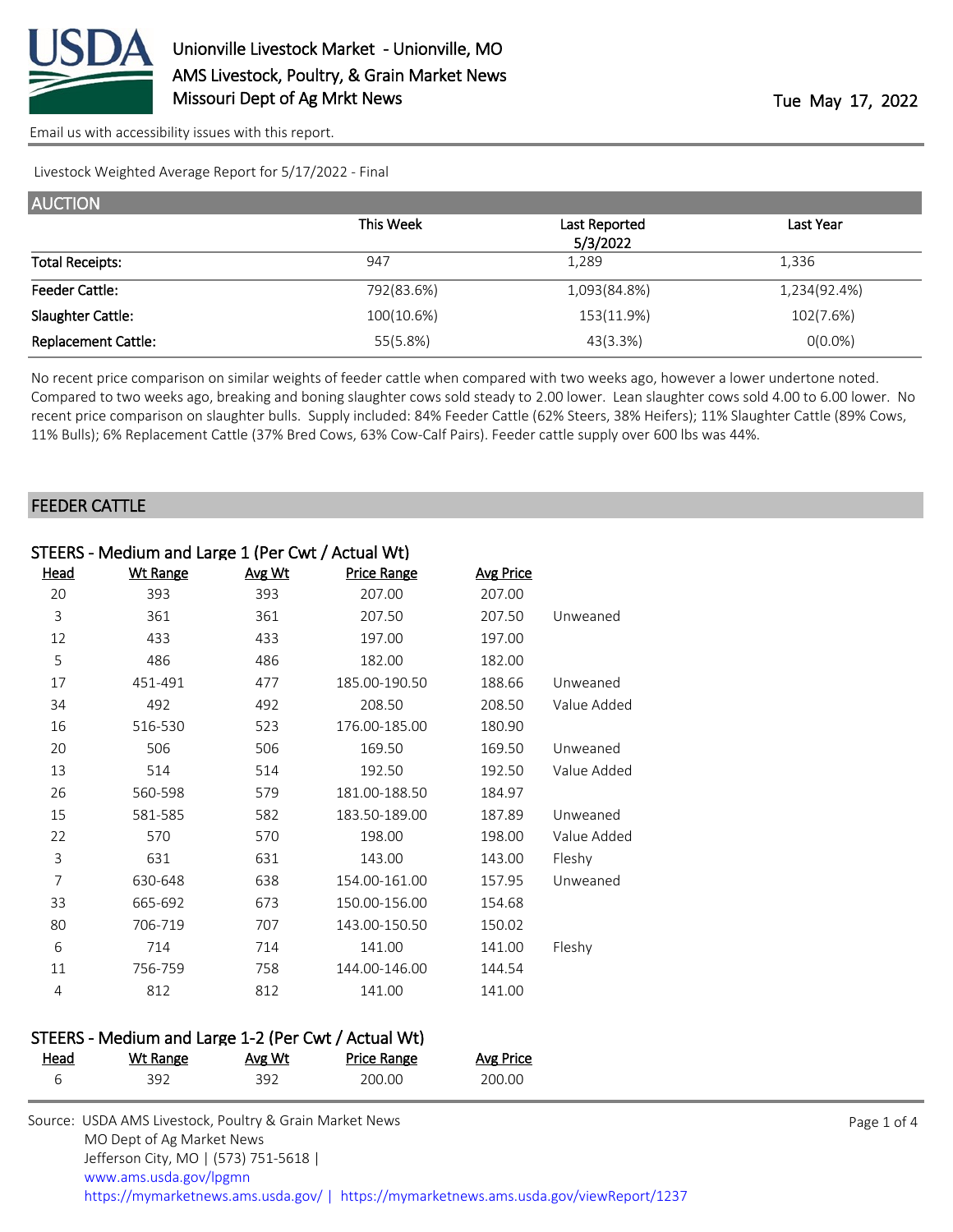

# Unionville Livestock Market - Unionville, MO AMS Livestock, Poultry, & Grain Market News Missouri Dept of Ag Mrkt News Tue May 17, 2022

[Email us with accessibility issues with this report.](mailto:mars@ams.usda.gov?subject=508%20issue)

| $\mathcal{P}$ | 465     | 465 | 165.00        | 165.00 |       |
|---------------|---------|-----|---------------|--------|-------|
| 10            | 453     | 453 | 193.00        | 193.00 | Fancy |
| 3             | 480     | 480 | 168.00        | 168.00 | Full  |
| 3             | 503     | 503 | 165.00        | 165.00 |       |
| 8             | 555-576 | 568 | 138.00-144.00 | 141.80 |       |
| 6             | 617     | 617 | 159.00        | 159.00 |       |
| 4             | 686     | 686 | 142.00        | 142.00 |       |
| 3             | 718     | 718 | 138.00        | 138.00 |       |
|               |         |     |               |        |       |

| STEERS - Medium and Large 2 (Per Cwt / Actual Wt) |          |        |             |                  |  |  |
|---------------------------------------------------|----------|--------|-------------|------------------|--|--|
| Head                                              | Wt Range | Avg Wt | Price Range | <b>Avg Price</b> |  |  |
|                                                   | 568      | 568    | 131.00      | 131.00           |  |  |

## STEERS - Medium 1 (Per Cwt / Actual Wt)

| Head | Wt Range | <u>Avg Wt</u> | Price Range | <b>Avg Price</b> |
|------|----------|---------------|-------------|------------------|
|      |          | 703           | 148.00      | 148.00           |

|             | HEIFERS - Medium and Large 1 (Per Cwt / Actual Wt) |        |                    |                  |          |  |  |
|-------------|----------------------------------------------------|--------|--------------------|------------------|----------|--|--|
| <b>Head</b> | <b>Wt Range</b>                                    | Avg Wt | <b>Price Range</b> | <b>Avg Price</b> |          |  |  |
| 8           | 311                                                | 311    | 215.00             | 215.00           |          |  |  |
| 9           | 371                                                | 371    | 183.00             | 183.00           |          |  |  |
| 19          | 472-490                                            | 483    | 175.50-179.50      | 178.34           |          |  |  |
| 15          | 508-525                                            | 516    | 170.00-177.00      | 174.45           |          |  |  |
| 4           | 576                                                | 576    | 176.00             | 176.00           | Fancy    |  |  |
| 4           | 575                                                | 575    | 143.50             | 143.50           | Fleshy   |  |  |
| 75          | 611-635                                            | 613    | 147.00-152.00      | 150.74           |          |  |  |
| 3           | 608                                                | 608    | 141.00             | 141.00           | Unweaned |  |  |
| 19          | 650-698                                            | 670    | 145.00-145.50      | 145.22           |          |  |  |
| 3           | 735                                                | 735    | 131.00             | 131.00           | Fleshy   |  |  |
| 4           | 797                                                | 797    | 143.50             | 143.50           |          |  |  |
| 3           | 790                                                | 790    | 131.00             | 131.00           | Fleshy   |  |  |
| 3           | 846                                                | 846    | 139.00             | 139.00           |          |  |  |

# HEIFERS - Medium and Large 1-2 (Per Cwt / Actual Wt)

| Head          | Wt Range | Avg Wt | <b>Price Range</b> | Avg Price |
|---------------|----------|--------|--------------------|-----------|
| 3             | 355      | 355    | 143.00             | 143.00    |
| 22            | 442      | 442    | 167.50             | 167.50    |
| 5             | 455      | 455    | 166.00             | 166.00    |
| 16            | 514-531  | 521    | 148.00-162.00      | 153.67    |
| 13            | 569      | 569    | 151.00             | 151.00    |
| $\mathcal{P}$ | 630      | 630    | 139.00             | 139.00    |
| 4             | 665      | 665    | 149.00             | 149.00    |
|               |          |        |                    |           |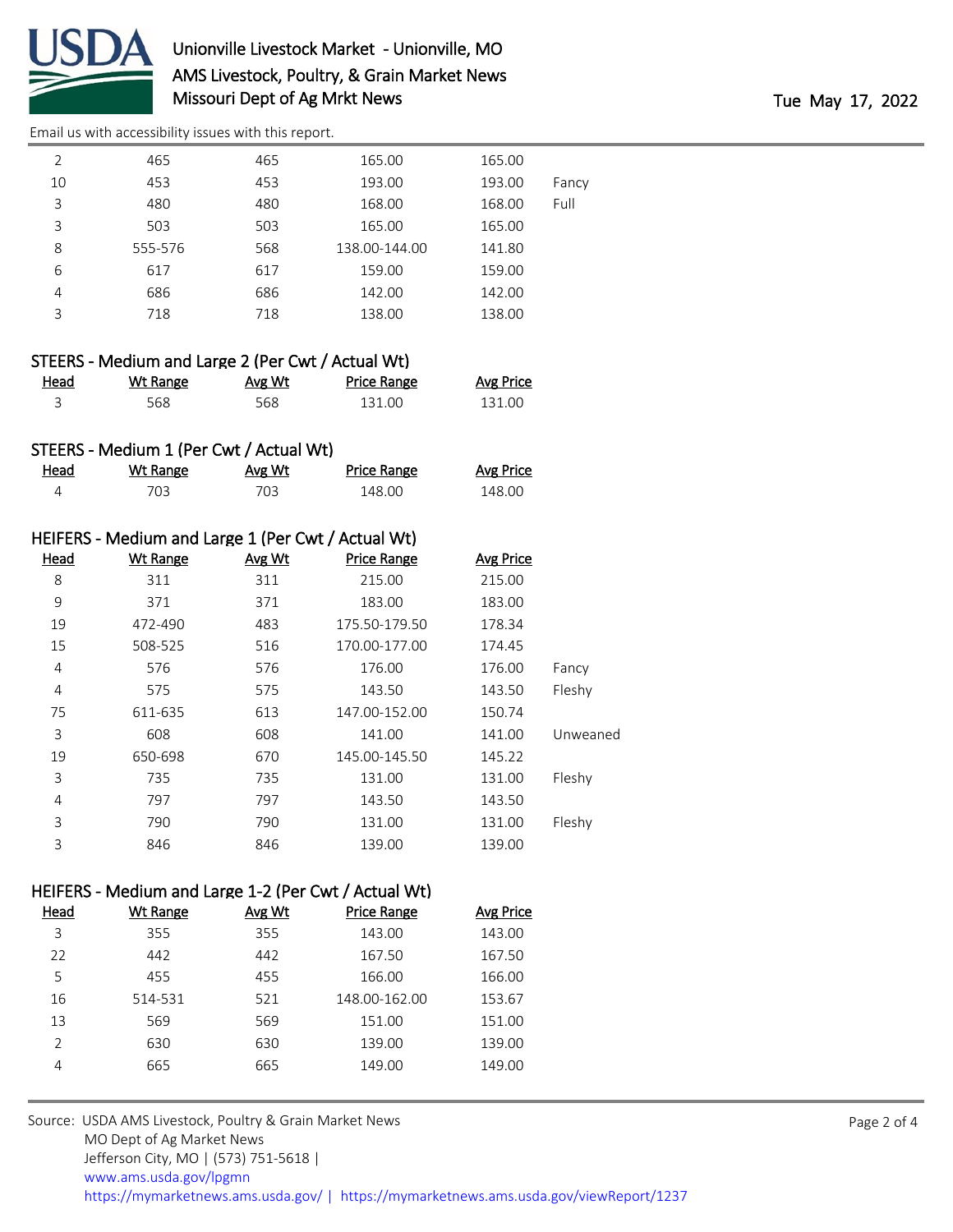

[Email us with accessibility issues with this report.](mailto:mars@ams.usda.gov?subject=508%20issue)

|                         |                                           |             | Effiail us with accessibility issues with this report.  |                    |                                                                                      |                    |  |  |  |
|-------------------------|-------------------------------------------|-------------|---------------------------------------------------------|--------------------|--------------------------------------------------------------------------------------|--------------------|--|--|--|
| 12                      | 846                                       |             | 846                                                     | 143.75             | 143.75                                                                               |                    |  |  |  |
| <b>SLAUGHTER CATTLE</b> |                                           |             |                                                         |                    |                                                                                      |                    |  |  |  |
|                         |                                           |             | COWS - Breaker 75-80% (Per Cwt / Actual Wt)             |                    |                                                                                      |                    |  |  |  |
| <b>Head</b>             | <b>Wt Range</b>                           |             | Avg Wt                                                  | <b>Price Range</b> | <b>Avg Price</b>                                                                     | <b>Dressing</b>    |  |  |  |
| 12                      | 1265-1680                                 |             | 1490                                                    | 74.00-83.50        | 76.41                                                                                | Average            |  |  |  |
|                         |                                           |             |                                                         |                    |                                                                                      |                    |  |  |  |
|                         | COWS - Boner 80-85% (Per Cwt / Actual Wt) |             |                                                         |                    |                                                                                      |                    |  |  |  |
| <b>Head</b>             | <b>Wt Range</b>                           |             | Avg Wt                                                  | <b>Price Range</b> | <b>Avg Price</b>                                                                     | <b>Dressing</b>    |  |  |  |
| 31                      | 945-1400                                  |             | 1201                                                    | 70.00-80.00        | 74.63                                                                                | Average            |  |  |  |
| 9                       | 1060-1315                                 |             | 1207                                                    | 67.00-69.00        | 68.08                                                                                | Low                |  |  |  |
|                         |                                           |             | COWS - Lean 85-90% (Per Cwt / Actual Wt)                |                    |                                                                                      |                    |  |  |  |
| <b>Head</b>             | <b>Wt Range</b>                           |             | Avg Wt                                                  | <b>Price Range</b> | <b>Avg Price</b>                                                                     | <b>Dressing</b>    |  |  |  |
| 22                      | 935-1550                                  |             | 1122                                                    | 54.00-65.00        | 60.35                                                                                | Average            |  |  |  |
| $\mathbf 1$             | 830                                       |             | 830                                                     | 41.00              | 41.00                                                                                | Low                |  |  |  |
|                         |                                           |             |                                                         |                    |                                                                                      |                    |  |  |  |
|                         | BULLS - 1-2 (Per Cwt / Actual Wt)         |             |                                                         |                    |                                                                                      |                    |  |  |  |
| <b>Head</b>             | <b>Wt Range</b>                           |             | Avg Wt                                                  | <b>Price Range</b> | <b>Avg Price</b>                                                                     | <b>Dressing</b>    |  |  |  |
| 7                       | 1280-2180                                 |             | 1716                                                    | 90.00-101.00       | 95.72                                                                                | Average            |  |  |  |
| 1                       | 1915                                      |             | 1915                                                    | 109.00             | 109.00                                                                               | High               |  |  |  |
| $\mathbf 1$             | 1515                                      |             | 1515                                                    | 84.00              | 84.00                                                                                | Low                |  |  |  |
|                         | <b>REPLACEMENT CATTLE</b>                 |             |                                                         |                    |                                                                                      |                    |  |  |  |
|                         |                                           |             |                                                         |                    |                                                                                      |                    |  |  |  |
|                         |                                           |             | BRED COWS - Medium and Large 1 (Per Head / Actual Wt)   |                    |                                                                                      |                    |  |  |  |
| <b>Age</b>              | <b>Stage</b>                              | <b>Head</b> | <b>Wt Range</b>                                         | Avg Wt             | <b>Price Range</b>                                                                   | <b>Avg Price</b>   |  |  |  |
| $2 - 8$                 | T <sub>2</sub>                            | 5           | 1501                                                    | 1501               | 1110.00                                                                              | 1110.00            |  |  |  |
|                         |                                           |             |                                                         |                    |                                                                                      |                    |  |  |  |
|                         |                                           |             | BRED COWS - Medium and Large 1-2 (Per Head / Actual Wt) |                    |                                                                                      |                    |  |  |  |
| <b>Age</b>              | <b>Stage</b>                              | <b>Head</b> | <b>Wt Range</b>                                         | Avg Wt             | <b>Price Range</b>                                                                   | <b>Avg Price</b>   |  |  |  |
| >5                      | T <sub>2</sub>                            | 9           | 1132                                                    | 1132               | 1100.00                                                                              | 1100.00            |  |  |  |
|                         |                                           |             |                                                         |                    |                                                                                      |                    |  |  |  |
|                         |                                           | Head        |                                                         |                    | COW-CALF PAIRS - Medium and Large 1-2 w/ <150 lbs calf (Per Family / Estimate Wt)    |                    |  |  |  |
| <b>Age</b>              | <b>Stage</b><br>O                         |             | <b>Wt Range</b>                                         | Avg Wt<br>1000     | <b>Price Range</b>                                                                   | <b>Avg Price</b>   |  |  |  |
| $2 - 8$<br>$5 - 8$      | O                                         | 6<br>5      | 1000<br>1075                                            | 1075               | 1560.00<br>1650.00                                                                   | 1560.00<br>1650.00 |  |  |  |
|                         |                                           |             |                                                         |                    |                                                                                      |                    |  |  |  |
|                         |                                           |             |                                                         |                    | COW-CALF PAIRS - Medium and Large 1-2 w/ 150-300 lbs calf (Per Family / Estimate Wt) |                    |  |  |  |
| <b>Age</b>              | <b>Stage</b>                              | Head        | <b>Wt Range</b>                                         | Avg Wt             | <b>Price Range</b>                                                                   | <b>Avg Price</b>   |  |  |  |
| $2 - 8$                 | $\circ$                                   | 5           | 1100                                                    | 1100               | 1800.00                                                                              | 1800.00            |  |  |  |
| $5 - 8$                 | O                                         | 5           | 1200                                                    | 1200               | 1650.00                                                                              | 1650.00            |  |  |  |
| $>5$                    | O                                         | 3           | 1150                                                    | 1150               | 1360.00                                                                              | 1360.00            |  |  |  |
|                         |                                           |             |                                                         |                    |                                                                                      |                    |  |  |  |